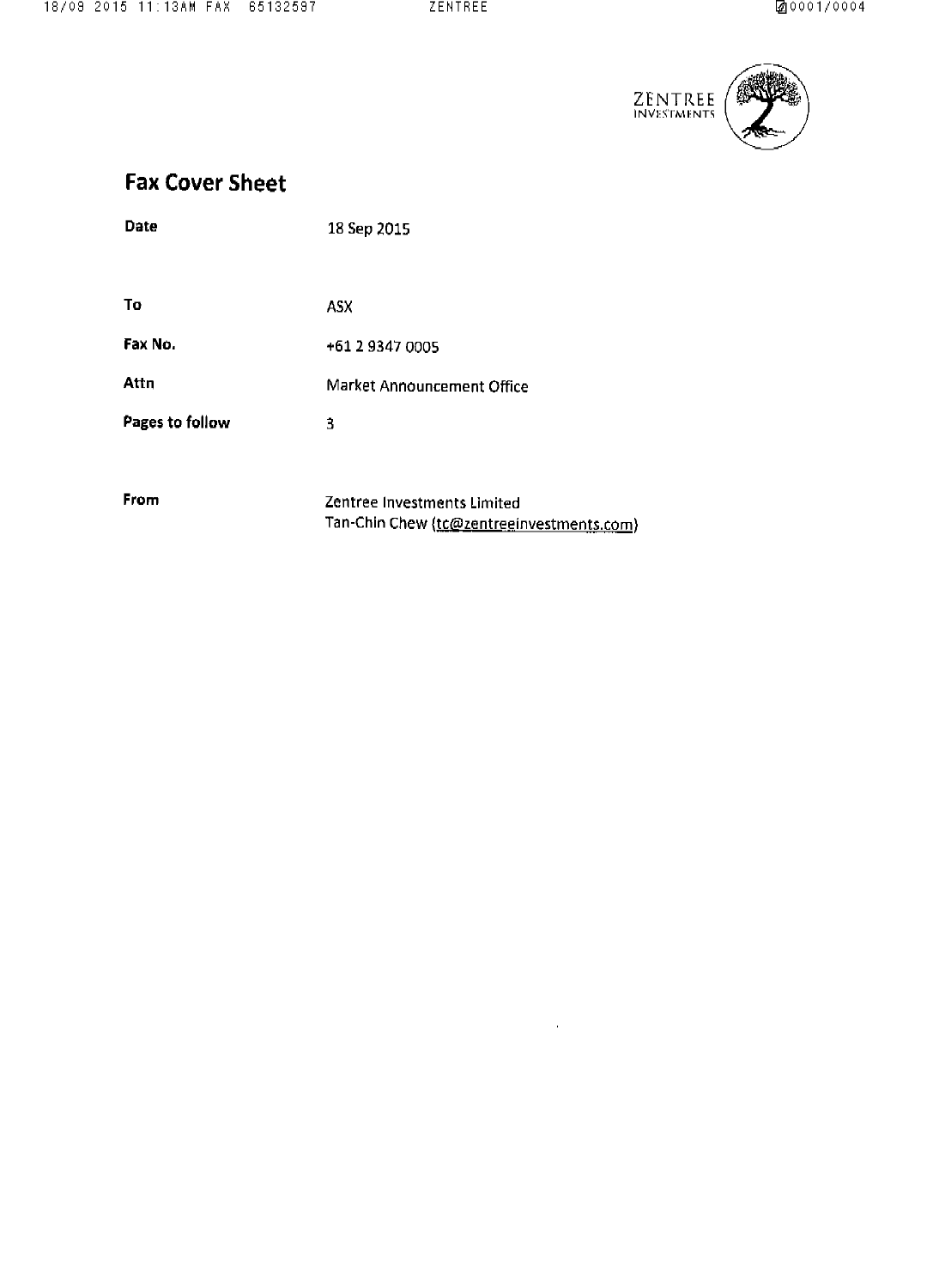604 page 1/2 15 July 2001

## **Form 604**

**Corporations Act 2001** Section 671B

# Notice of change of interests of substantial holder

| To Company Name/Scheme                                                           |             | ENERGY RESOURCES OF AUSTRALIA LIMITED |  |
|----------------------------------------------------------------------------------|-------------|---------------------------------------|--|
| ACN/ARSN                                                                         | 008 550 865 |                                       |  |
| 1. Dotails of substantial holder(1)                                              |             |                                       |  |
| Name<br>ACN/ARSN (If applicable)                                                 |             | ZENTREE INVESTMENTS LIMITED           |  |
| There was a change in the interests of the<br>substantial holder on              |             | 16/09/2015                            |  |
| The previous notice was given to the company on<br>The previous notice was dated |             | 30/07/2015<br>28 / 07 / 2015          |  |
| 2. Previous and present voting power                                             |             |                                       |  |

The total number of votes attached to all the voting shares in the company or voting interests in the scheme that the substantial holder or an associate (2) had a relevant interest (3) in when last required, and when now required, to give a substantial holding notice to the company or scheme, are as follows:

| ------<br>Class of securities (4) | .<br>Previous notico |                  | Present notice         |                  |  |
|-----------------------------------|----------------------|------------------|------------------------|------------------|--|
| ----                              | Person's votos       | Voting power (5) | ----<br>Person's votes | Voting power (5) |  |
| ORDINARY SHARES                   | 50.632,402           | 9.78%            | 56,011.919             | 10.02%           |  |
|                                   |                      |                  |                        |                  |  |

#### 3. Changes in relevant interests

J.

Particulars of each change in, or change in the nature of, a relevant interest of the substantial holder or an associate in voting securities of the company or scheme, since the substantial holder was last required to give a substantial holding notice to the company or scheme are as follows:

| Date of<br>change      | Person whose<br>relevant interest<br>changed | Nature of<br>change (6) | Consideration<br>given in relation<br>to change (7) | Class and<br>number of<br>securities<br>affected | Person's votos<br>affected |
|------------------------|----------------------------------------------|-------------------------|-----------------------------------------------------|--------------------------------------------------|----------------------------|
| Refer to<br>Annexure A | .                                            |                         |                                                     |                                                  |                            |
|                        |                                              |                         |                                                     |                                                  |                            |
|                        |                                              |                         |                                                     |                                                  |                            |

### 4. Present relevant interests

Particulars of each relevant interest of the substantial holder in voting securities after the change are as follows:

| Holder uf<br>relevant<br><b>Interest</b> | Registered<br>halder of<br>securities | Person entitled<br>to be realstered.<br>as holder (8)  | Nature of<br>rolovant<br>interest (6) | Class and<br>number of<br>securities | Person's votes |
|------------------------------------------|---------------------------------------|--------------------------------------------------------|---------------------------------------|--------------------------------------|----------------|
| IZRNTREE<br>INVESTMENTS LIMITED          | HEBC BANK AUSTRALIA                   | ZENTREE INVESTMENTS DENEFICIAL OWNER<br><b>LIMITED</b> |                                       | 56,011,919                           | 156.011.019    |
| ILIMITED                                 |                                       |                                                        |                                       | <b>ORDINARY</b><br>ku we             |                |
|                                          |                                       |                                                        |                                       |                                      |                |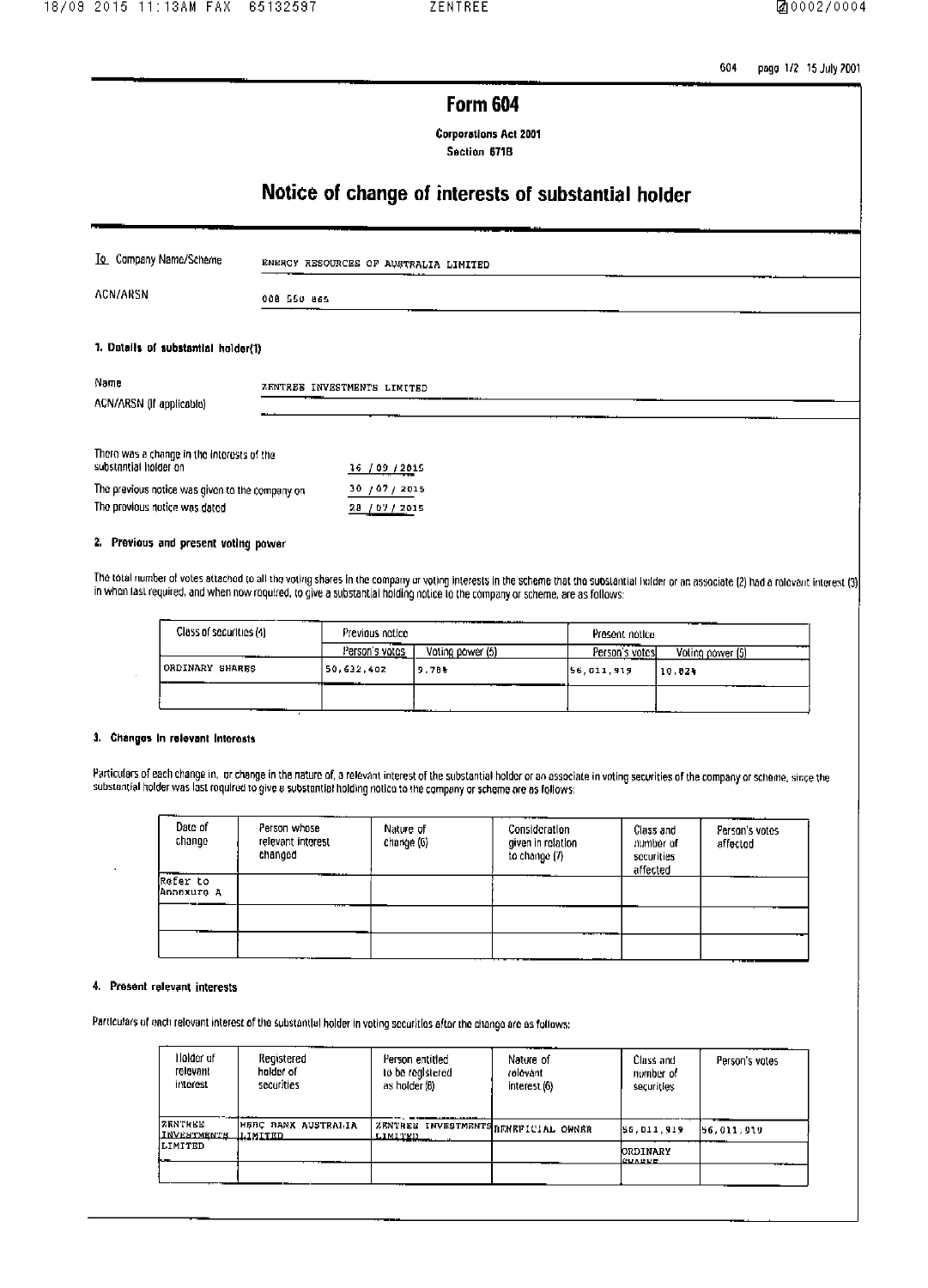$\mathcal{L}^{\text{max}}_{\text{max}}$  ,  $\mathcal{L}^{\text{max}}_{\text{max}}$ 

604 page 2/2 15 July 2001

 $\mathcal{L}^{\text{max}}_{\text{max}}$ 

| 6. Addresses                                           |                                                                                                                                                                                     |                                                                                                                        |                                                                                                                                                                                                                                                                                                                                                                                                                                                                                                                                |  |
|--------------------------------------------------------|-------------------------------------------------------------------------------------------------------------------------------------------------------------------------------------|------------------------------------------------------------------------------------------------------------------------|--------------------------------------------------------------------------------------------------------------------------------------------------------------------------------------------------------------------------------------------------------------------------------------------------------------------------------------------------------------------------------------------------------------------------------------------------------------------------------------------------------------------------------|--|
|                                                        |                                                                                                                                                                                     |                                                                                                                        |                                                                                                                                                                                                                                                                                                                                                                                                                                                                                                                                |  |
|                                                        |                                                                                                                                                                                     |                                                                                                                        |                                                                                                                                                                                                                                                                                                                                                                                                                                                                                                                                |  |
|                                                        | The addiverses of persons named in this form are es follows:                                                                                                                        |                                                                                                                        |                                                                                                                                                                                                                                                                                                                                                                                                                                                                                                                                |  |
|                                                        | Name                                                                                                                                                                                | <b>Address</b>                                                                                                         |                                                                                                                                                                                                                                                                                                                                                                                                                                                                                                                                |  |
|                                                        | ZENTREE INVESTMENTS LIMITED                                                                                                                                                         | 8 KU TONG SEN STREET #20-87 SINGAPORE 059810                                                                           |                                                                                                                                                                                                                                                                                                                                                                                                                                                                                                                                |  |
|                                                        |                                                                                                                                                                                     |                                                                                                                        |                                                                                                                                                                                                                                                                                                                                                                                                                                                                                                                                |  |
|                                                        |                                                                                                                                                                                     |                                                                                                                        |                                                                                                                                                                                                                                                                                                                                                                                                                                                                                                                                |  |
|                                                        | Signature                                                                                                                                                                           |                                                                                                                        |                                                                                                                                                                                                                                                                                                                                                                                                                                                                                                                                |  |
|                                                        | print name RICHARD ANTHONY MAGIDES                                                                                                                                                  |                                                                                                                        | capacity praggings.                                                                                                                                                                                                                                                                                                                                                                                                                                                                                                            |  |
|                                                        | eign here                                                                                                                                                                           |                                                                                                                        | dalo.<br>18 / 09 / 2015                                                                                                                                                                                                                                                                                                                                                                                                                                                                                                        |  |
|                                                        |                                                                                                                                                                                     |                                                                                                                        |                                                                                                                                                                                                                                                                                                                                                                                                                                                                                                                                |  |
|                                                        |                                                                                                                                                                                     |                                                                                                                        |                                                                                                                                                                                                                                                                                                                                                                                                                                                                                                                                |  |
|                                                        |                                                                                                                                                                                     | <b>DIRECTIONS</b>                                                                                                      |                                                                                                                                                                                                                                                                                                                                                                                                                                                                                                                                |  |
|                                                        | form.                                                                                                                                                                               |                                                                                                                        | If there are a number of substantial holders with similar or related relevant interests (eg. a corporation and its related corporations, or the manager and trusted of an<br>equity trust), the names could be included in an annexure to the form. If the relevant interests of a group of persons are essentially similar, they may be referred to<br>throughout the form as a spoolfically named group if the membership of each group, with the names and addresses of members is clearly set out in paragraph 6 of the    |  |
|                                                        | See the definition of "associate" in sociion 9 of the Corporations Act 2001.<br>See the definition of "relevant interest" in sections 608 and 671B(7) of the Corporations Act 2001. |                                                                                                                        |                                                                                                                                                                                                                                                                                                                                                                                                                                                                                                                                |  |
|                                                        | The voting sharas of a company constitute one class unless divided into separate classes.                                                                                           |                                                                                                                        |                                                                                                                                                                                                                                                                                                                                                                                                                                                                                                                                |  |
| (2)<br>$\left( 3\right)$<br>$\langle 4 \rangle$<br>(6) | The person's vates divided by the total votes in the body corporate or scheme multiplied by 100.                                                                                    |                                                                                                                        |                                                                                                                                                                                                                                                                                                                                                                                                                                                                                                                                |  |
|                                                        | Include details of:<br>(a)                                                                                                                                                          |                                                                                                                        | any relevant agreement or other circumstances because of which the change in relevant interest occurred. If subsection 6718(4) applies, a copy of any                                                                                                                                                                                                                                                                                                                                                                          |  |
|                                                        | (b)                                                                                                                                                                                 |                                                                                                                        | document setting out the terms of any relevant agreement, and a statement by the person giving full and accurate details of any contract, scheme or<br>arrangement, must accompany this form, together with a written statement cartifying this contract, scheme or arrangement, and                                                                                                                                                                                                                                           |  |
| $\langle 0 \rangle$                                    | See the definition of "relevant agrooment" in section 9 of the Corporations Act 2001.                                                                                               | which the relevant interest relates (indicating clearly the particular securities to which the qualification applies). | any qualification of the power of a person to exercise, control the exercise of, or influence the exercise of, the voting powers or disposal of the securities to                                                                                                                                                                                                                                                                                                                                                              |  |
| (7)                                                    | the relevant interest was acquired.                                                                                                                                                 |                                                                                                                        | Datails of the consideration must include any and all benefits, money and other, that any person from whom a relevant interest was acquired hat, or may, becom's<br>entitled to receive in relation to that acquisition. Details must be included even if the benefit is conditional on the happening or not of a contingency. Details must be<br>Included of any benefit paid on behalf of the substandal holder or its associate in relation to the acquisitions, even if they are not paid directly to the person from whom |  |
| $\left( 8\right)$                                      |                                                                                                                                                                                     |                                                                                                                        | If the substantial holder is unable to determine the identity of the person (eg. if the relevant interest mises because of an option) write "unknown",                                                                                                                                                                                                                                                                                                                                                                         |  |